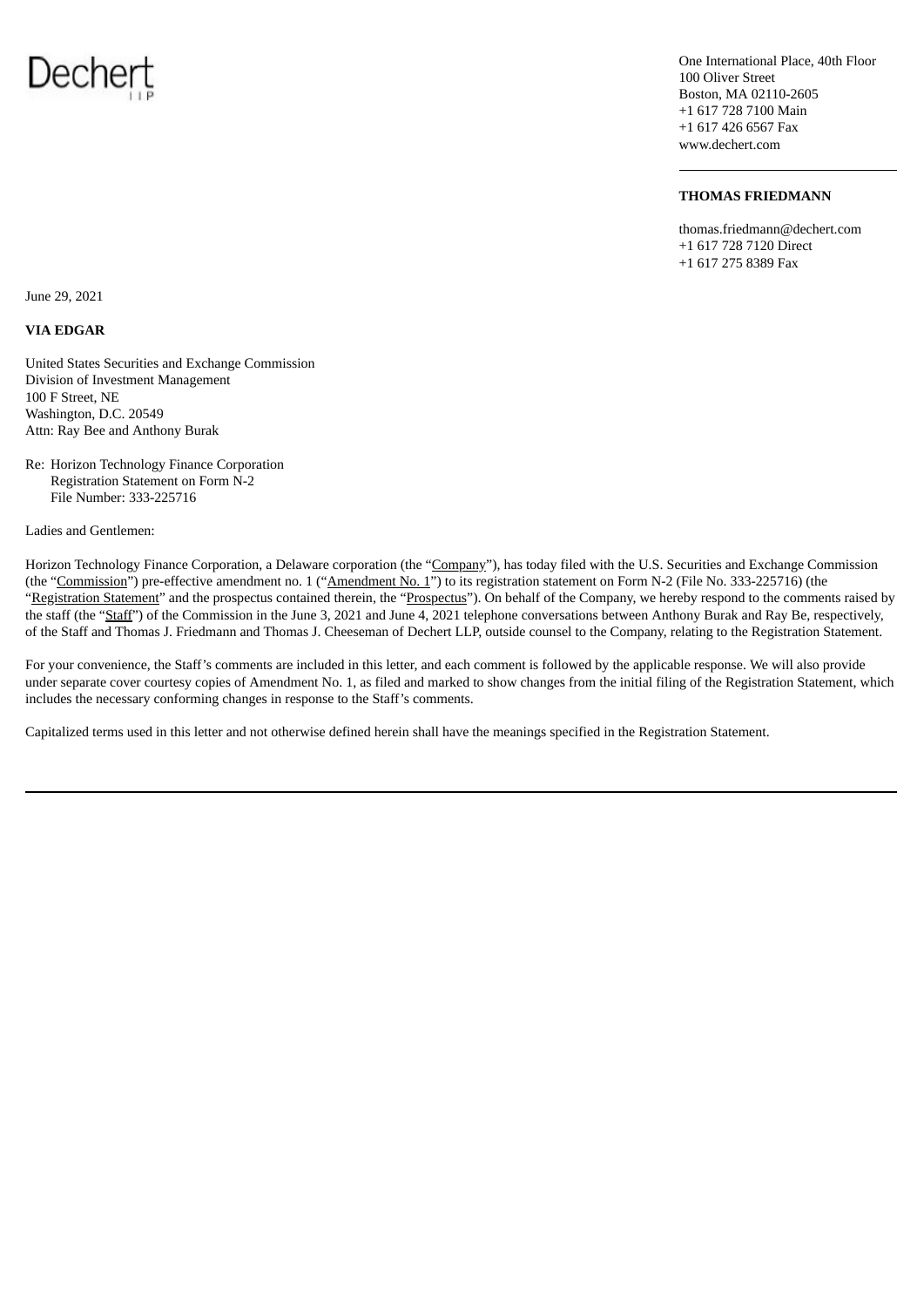

## **Legal Comments—Registration Statement**

#### Determination of Net Asset Value

1. In the subsection of the Prospectus captioned "Determination of Net Asset Value—Determinations in connection with offerings" on page 30, the Company provides disclosure regarding issuance of common stock below Net Asset Value. Supplementally provide an analysis for what disclosures might be required under the Securities Act of 1933 when selling securities at above Net Asset Value in light of the interim **reappraisal of the Company's Net Asset Value.**

**Response:** The Company acknowledges the Staff's comment and respectfully submits that there is a discussion of the risks to investors associated with selling shares of common stock at above net asset value per share in the Risk Factors section of the Company's Annual Report on Form 10-K, which is incorporated by reference into the Registration Statement, under the caption "Investors in offerings of our common stock may incur immediate dilution upon the closing of an offering." This risk factor notes, "[i]f the public offering price for any offering of shares of our common stock is higher than the book value per share of our outstanding common stock, then investors purchasing shares of common stock in such offering will pay a price per share that exceeds the tangible book value per share after such offering." Any such purchases would result in the immediate dilution of such investors' capital. When taken together with the Company's disclosure that issuance of shares of common stock at a price below net asset value per share results in dilution of existing holders and that the Company's offerings are priced at or above net asset value per share, we believe that the Company's investors are fully apprised of the risks of acquiring common stock at a price above net asset value per share.

## **Accounting Comments—Registration Statement**

## Fees and Expenses

2. Please confirm that the income tax expense, if any, incurred from time to time as a result of the Company's decisions to retain a portion of its net investment income and a pay an excise tax of such retained income is reflected in the expenses set forth in the Fee Table.

**Response:** The Company acknowledges the Staff's comment and confirms to the Staff that the Fee Table reflects the excise tax.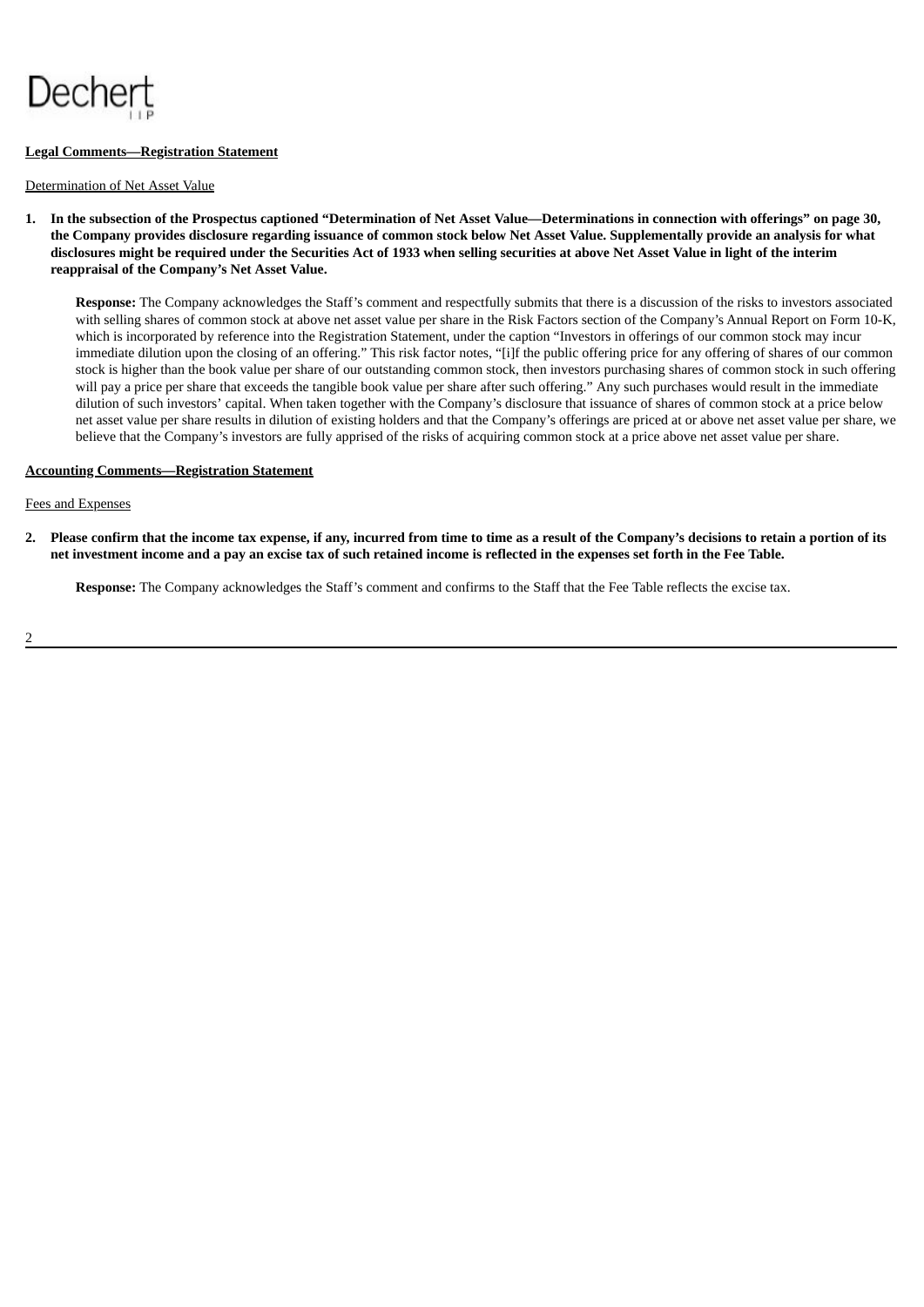# Dechert

## Portfolio Companies

## **3. In the section captioned "Portfolio Companies," please revise to include the internal references.**

**Response:** The Company acknowledges the comment and has revised the section.

## Incorporation by Reference

## **4. Please include a hyperlink to each document incorporated by reference.**

**Response:** The Company has revised the section to reflect the most up-to-date filing and disclosure information regarding the Company.

## 5. Under the caption "Incorporation by Reference," please confirm that all Current Reports on Form 8-K being incorporated by reference.

**Response:** The Company acknowledges the comment and has revised the section.

#### **Accounting Comments—Annual Report**

## Notes to Consolidated Financial Statements

7. Under Note 4, please explain why the acquisition of the interests in Horizon Secured Lending Fund I LLC was accounted for as an asset **acquisition under GAAP rather than a business combination.**

**Response:** Horizon Secured Loan Fund I LLC ("Fund") was a joint venture between the Company and Arena Sunset SPV, LLC ("Arena") formed for the sole purpose of making debt investments sourced by Horizon Technology Finance Management LLC (the "Advisor"), which also served and continues to serve as the investment adviser to the Company. The Fund was governed by the Fund's board of managers (the "Fund Board"), which consisted of two individuals appointed by Arena and two individuals appointed by the Company.